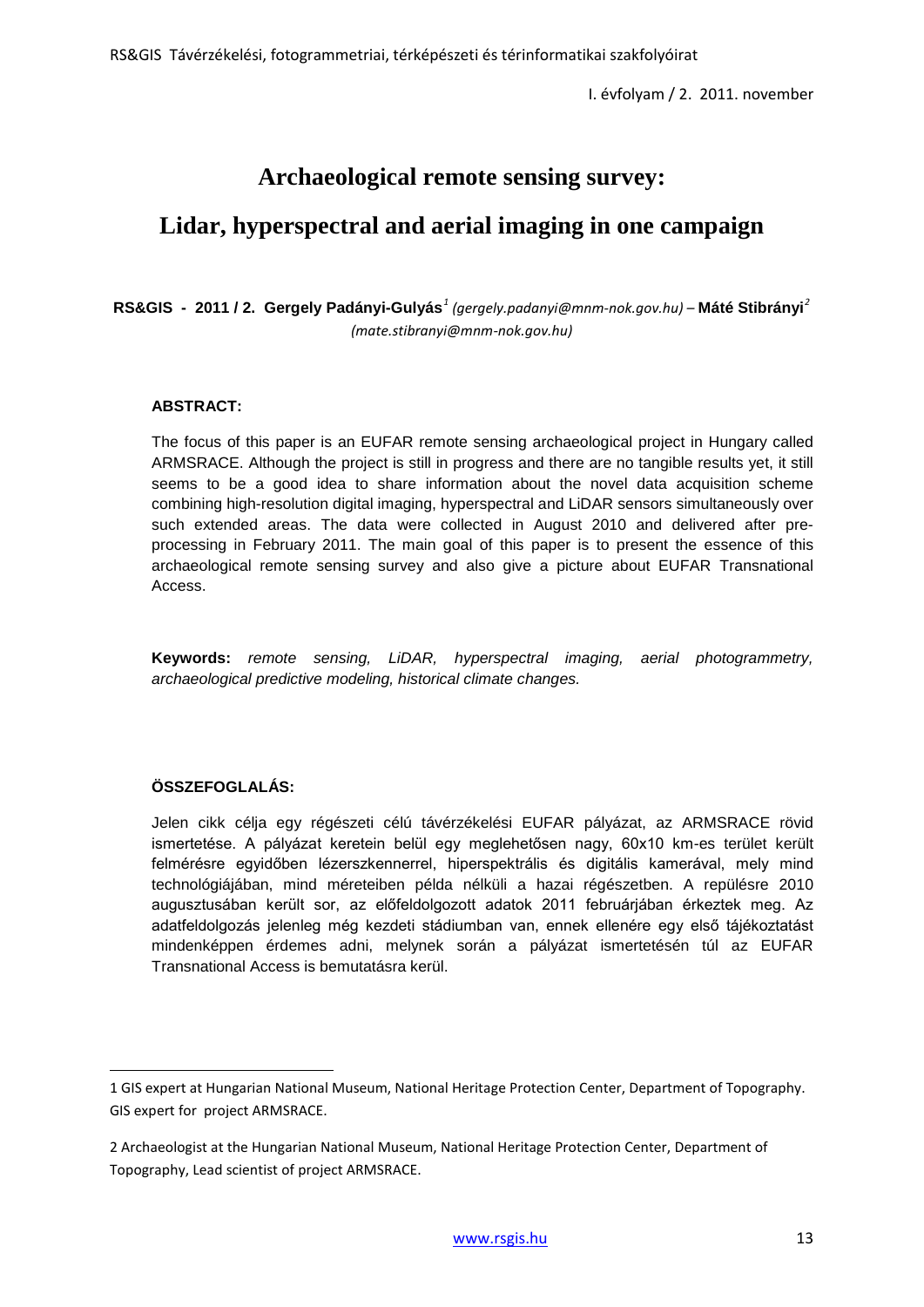**Kulcsszavak**: *távérzékelés, LiDAR, hiperspektrális képalkotás, légifotogrammetria, régészeti célú prediktív modellezés, történelmi klímaváltozások.*

#### **INTRODUCTION**

In August, 2010 a British aeroplane loaded with remote sensing equipment took off several times from Sárrét Airport, Hungary. Its single aim was to simultaneously collect as much data as possible for two Hungarian projects called AIMWETLAB and ARMSRACE. The aeroplane was equipped with a Leica LiDAR, a Leica 39 megapixel digital camera and an AISA Dual hyperspectral scanner. The data collecting method was the same, but the purposes of the two projects were quite different. AIMWETLAB (Aerial Imaging of the Wetlands of Lake Balaton and the Kis-Balaton)[3](#page-0-1) was designed to get high resolution data for survey of shore vegetation, while ARMSRACE (Archaeological and Relief Modeling of the Sárvíz-valley for Reconstruction of Ancient Climate Events) intended to use the data for searching of new archaeological sites and modeling climate changes throughout history. This paper is dedicated to the latter one, ARMSRACE[4.](#page-1-0) The whole application was funded by EUFAR (European Facility for Airborne Research) Transnational Access.

The main goal of this research was to connect archaeological settlement patterns with historic geomorphological and hidrological modelling based on remote sensing data. GIS-based investigation of settlement patterns with elevation models are very rare in Hungary, most of it completed in the eastern part of the country. Our goal was to collect archaeological and topographical data from a pilot area and to build geomorphologic and hydrologic models based on these datasets, and to use these models to investigate the effect of climate changes on historic settlements through archaeological sites. Remote sensing data will be closely integrated into past and future fieldwork.

So far archaeological settlement pattern research and interpretation was only possible based on wide-scale measurements and reconstructions. In Transdanubia, environmental reconstructions were previously based on borehole datasets since no other surveys were carried out. Geoinformation systems and remote sensing allow reconstructions at a much larger scale. The occurance of several significant historic changes of climate is a known fact, but the impacts of these on the settlements is yet unknown, although these are essential for understanding the changes of settlement pattern. The central region of the Carpathian Basin is a floodplain which was especially affected by changes of climate. The topography and the already accumulated archaeologic data of this area is ideal for such a study.

#### **1. EUFAR TRANSNATIONAL ACCESS**

 $\overline{a}$ 

The survey was completed by the Airborne Research and Survey Facility (ARSF) of the Natural Environmental Research Council (NERC) of the UK, based at Staverton Airport, Gloucester.

<span id="page-1-0"></span><sup>3</sup> Lead scientist: András Zlinszky, junior research fellow at Balaton Limnological research Institute of the Hungarian Academy of Sciences

<span id="page-1-1"></span><sup>4</sup> For further information about project AIMWETLAB visit http://studiacrescent.com/abstracts/issue-nr.-11-(1- 2011)/andras-zlinszky-et-colab.,-initial-report-of-the-aimwetlab-project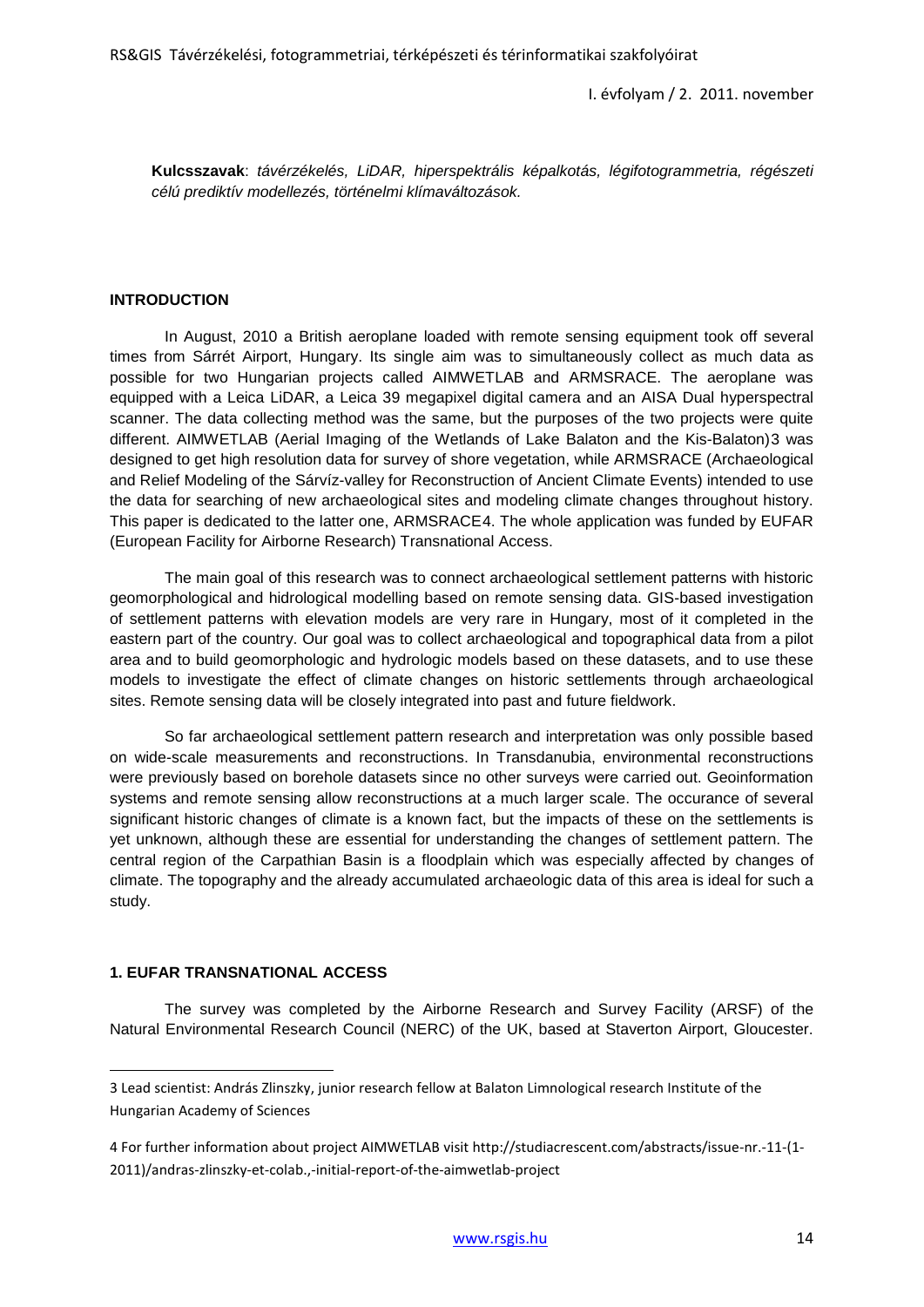According to their homepage, "EUFAR is an 'Integrating Activity' funded by the European Commission under FP5/FP6/FP7. EUFAR aims to coordinate the operation of instrumented aircraft and hyperspectral imaging sensors, exploiting the skills of experts in airborne measurements in the fields of environmental and geo-sciences, in order to provide researchers with the infrastructure best suited to their needs."[5](#page-1-1) The Transnational Access (TA) Activities has a budget of 3M€ and offers 6 instruments and 22 instrumented aircrafts, including scientific and engineering support for integration of instruments, planning of airborne campaigns, and data analysis. The most important thing about EUFAR TA is that fully funded flight hours can be applied with a good application after a successful selection procedure on a chosen aeroplane equipped with up-to-date remote sensing instruments.

### **2. EQUIPMENT AND DATA COLLECTION[6](#page-2-0)**

The aircraft for both Hungarian projects was a Dornier 228 aircraft operated by NERC-ARSF and the flight window was chosen to be between 16 and 26 August 2010. The aircraft and crew were stationed at Sármellék airport, a former military air base now serving international flight traffic, located in the immediate vicinity of Lake Balaton, therefore close to both of the survey areas of AIMWETLAB and ARMSRACE. This proved to be ideal for logistics as the flight time was shared between the projects, so days of acceptable weather could be exploited beyond the flight endurance of the plane. In many cases, after taking off in the morning and completing a five-hour flight, the aircraft would land for a quick refueling (facilitated by the sparse traffic at the airport) and be back on the study site to continue the survey in the afternoon. The chosen aircraft was equipped with a Leica ALS 50-II LiDAR, a Leica RCD-105 39 megapixel digital camera and a Specim Eagle&Hawk (AISA DUAL) hyperspectral scanner.

 $\overline{a}$ 

<span id="page-2-0"></span><sup>5</sup> For further information visit http://www.eufar.net

<sup>6</sup> Based on AIMWETLAB's initial report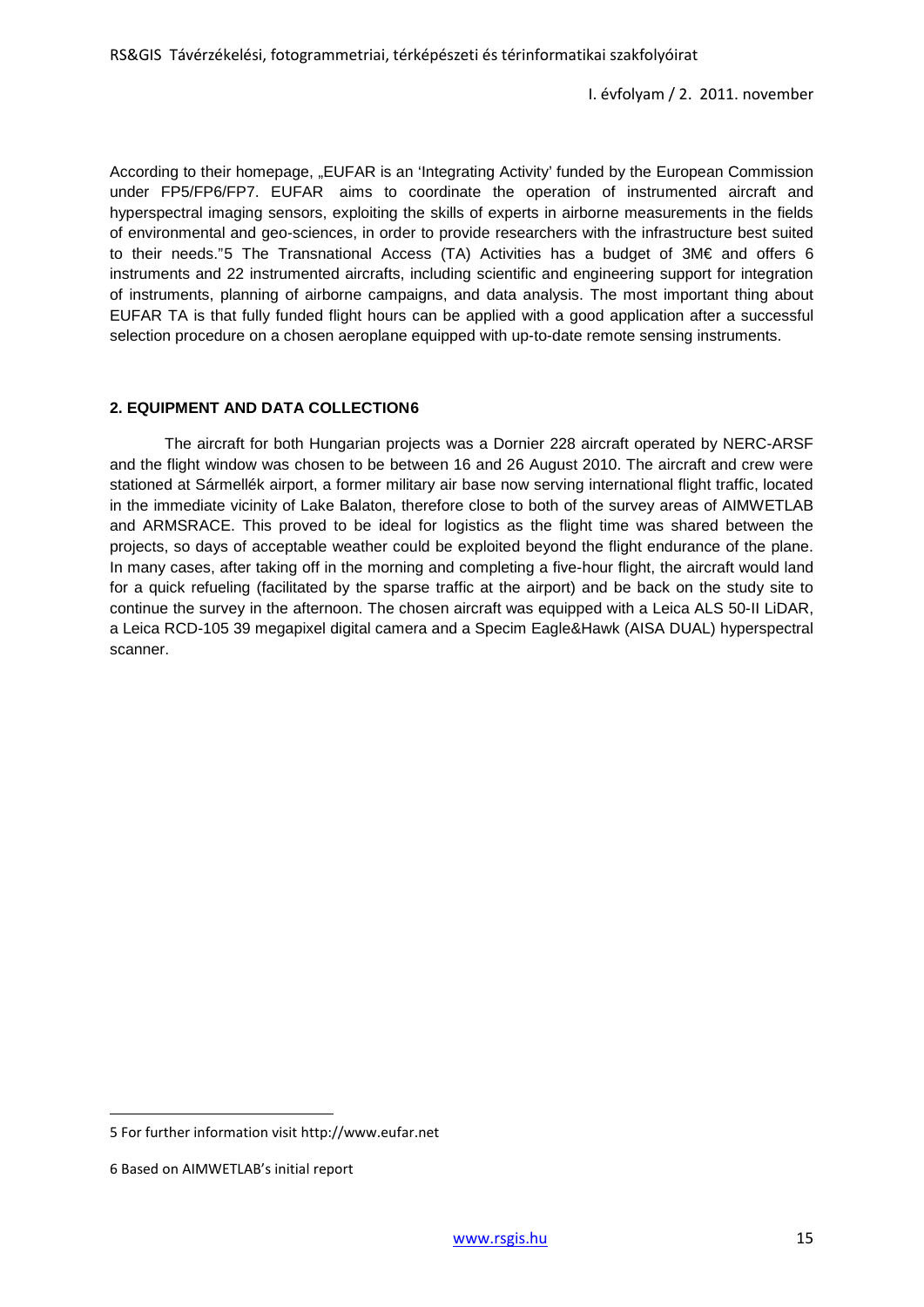

Fig. 1 **The Dornier 228 aircraft at Sármellék airport**

AISA Eagle is a relatively compact imaging spectrometer with a spectral range of 400-970 nm in the visible and near infrared light spectrum with a maximum spectral resolution of 3.3 nm (subject to spectral binning in marginal light conditions) and 244 bands. The view angle range of the instrument is 37°. AISA Hawk is an imaging spectrometer operating in the infrared and short wave infrared wavelengths with a range on 960 to 2450 nm and a spectral resolution of 6 nm adding up to 254 bands. The two imaging spectrometers are integrated to form a dual imaging system collecting pixels through the same pushbroom configuration. The view angle range of this sensor is 24°.

Leica ALS50 is a compact topographic laser scanning system operating in the nearinfrared wavelength at a pulse frequency of up to 83 kHz. Multiple pulse capability allows for the exploitation of the pulse frequency at higher flight elevations. The instrument scans with a vibrating mirror, creating a sinusoidal point layout along the flight track. A maximum of four returns can be distinguished for each pulse.

The Leica RCD 105 camera is a medium-format digital imaging system designed to complement the ALS50 LiDAR. It has a 39 megapixel CCD and was designed to collect true colour images.

### **3. THE STUDY AREA**

The study area is the valley of the Sárvíz River in County Fejér in Central Hungary (see **Fig. 2**). Sárvíz is an altogether 100 km long river which connects the Sárrét wetland with the river Sió and the Danube river. Its western bank is the loess ridge of Káloz-Igar, moderately hilly, but its eastern part is a flat region, the westernmost part of the Great Hungarian Plain called the Mezőföld. In this project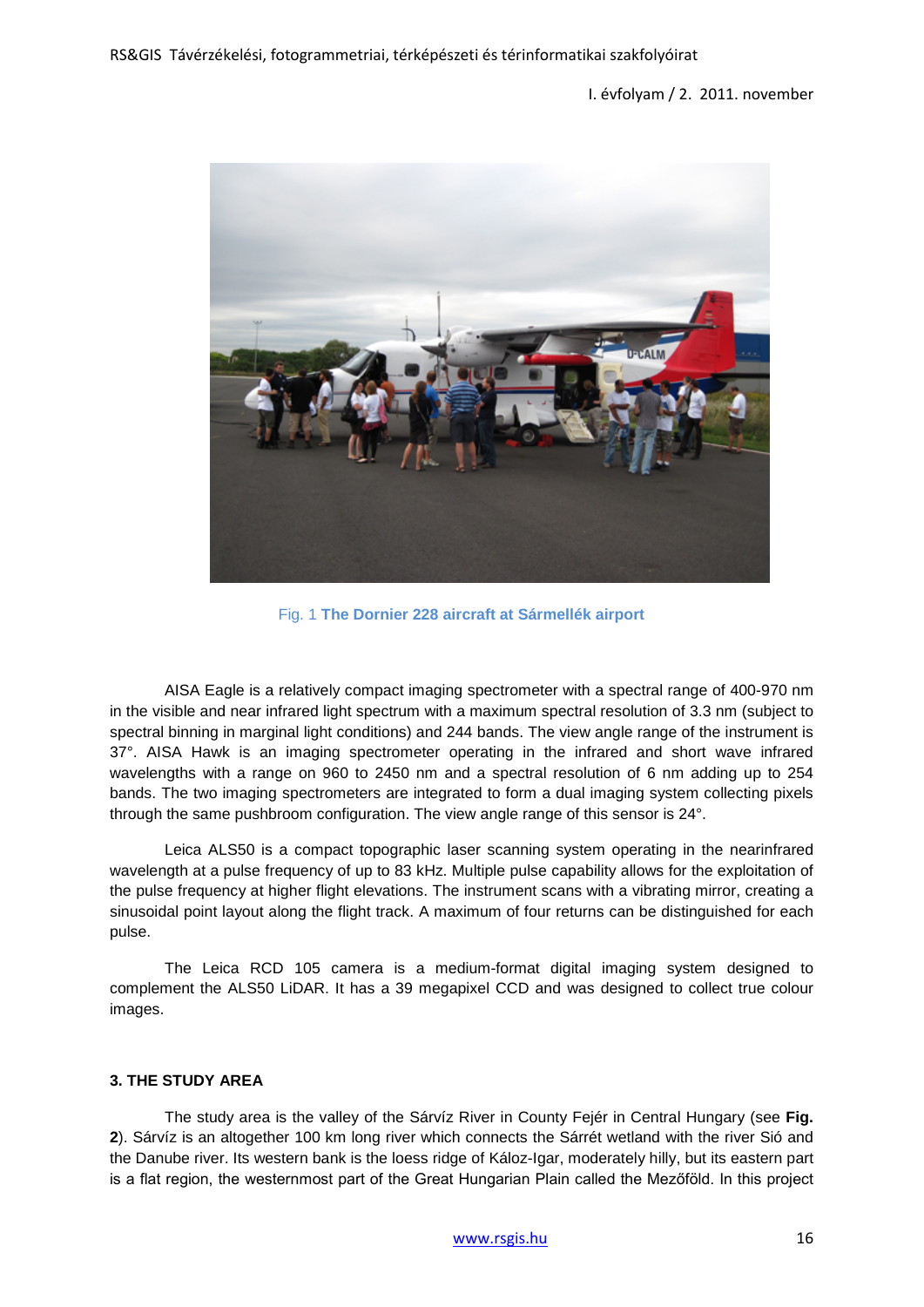we are focusing only on the northern part of the Mezőföld region. It's approximate length is 60 km. On the flat eastern part even small changes of water level cause large shifts in the bank of the wetlands and the settlements, which use the nearest suitable areas for the water level to follow these changes. It is necessary because the loess bedrock of the region is highly permeable to water and wells could not reach the low-lying water table.

This area always has been a very important communication channel and thus was quite densely populated in the past 8000 years, including the town of Gorsium from the Roman Age, which was one of the largest settlements of its time and is part of the study area. As a major communication and commercial route from the NW of Europe to the eastern Mediterranean since the prehistory, this area usually had been more densely populated compared to its surroundings. The dense settlement structure, the low topography and the constraint that only surface waters (due to the loessy environment) were available can be an excellent indicator for reconstructing hydrology and climate.

The marshland area was drained in the 19th century, so all areas that were submerged up to the Early Modern Age can be studied in the field. The southern end of the area is one of the three pilot areas of the proposed Hungarian Landscape Value Cataster, the archaeological survey, which was performed by the National Heritage Center in 2010 (at that time it was called Field Service for Culturage Heritage in Hungary).



**Fig. 2** Study area and flight plan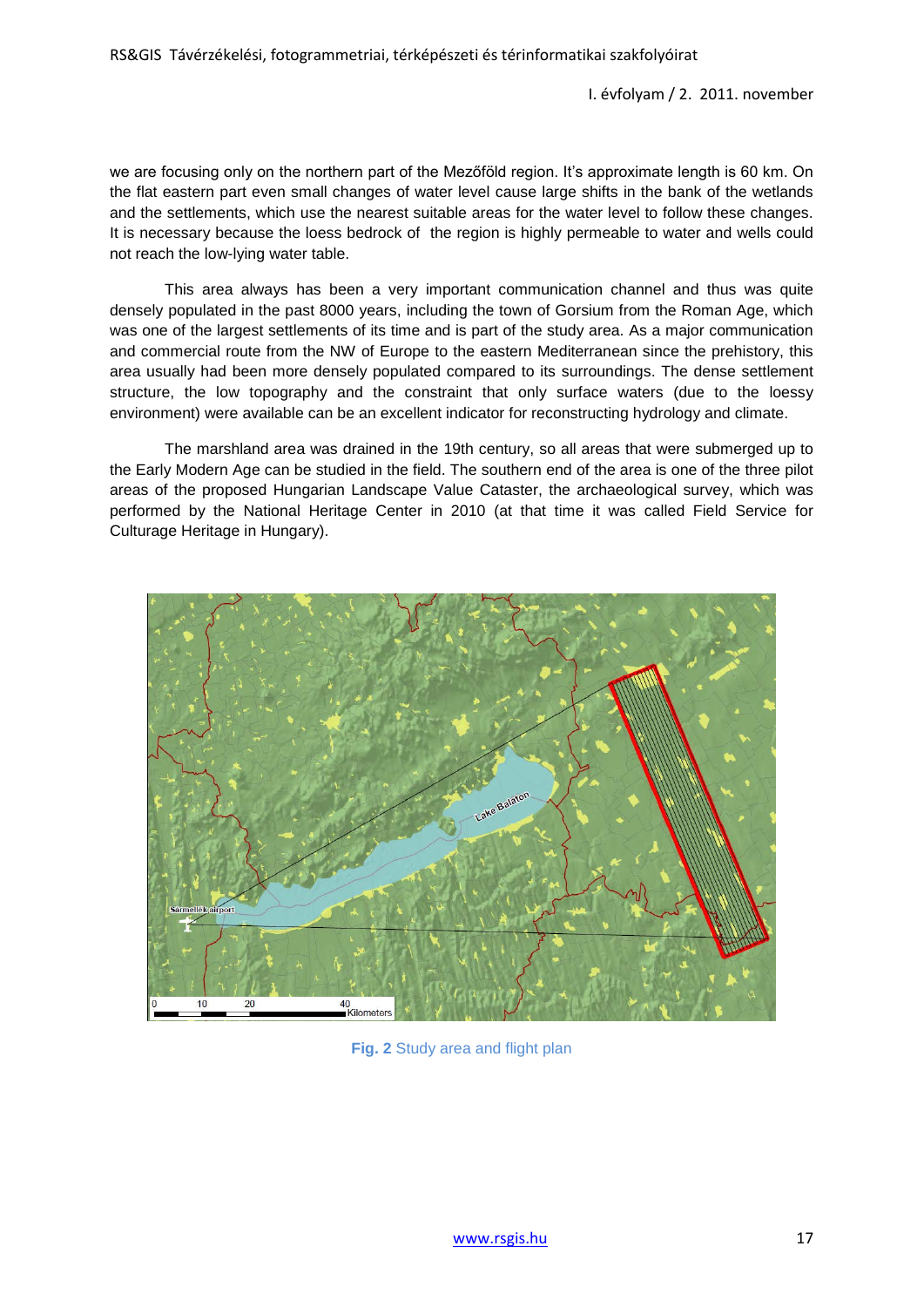#### **4. BENEFITS OF REMOTE SENSING DATA IN ARCHAEOLOGY**

Amongst the datasets, the LiDAR was the most important for us. With LiDAR data we can create the actual digital elevation model (DEM) of the Sárvíz valley, which is essential for the water level reconstruction and relief modeling. By examining a hillshade image of the DEM (raster or TIN model) even the slightest slope anomalies become visible. Combining this with slope and aspect images together with vector data (rivers, roads etc.) we can find preferred sites for historic settlements. The terrain from the LiDAR will be the base for modeling the waterline.

Hyperspectral images are excellent for examination of soil types and vegetation. With a relatively good resolution the anomalies are also visible, which can show added information (extra iron content, buried buildings, disturbed soils etc). With the accurate vegetation map we can conclude the potential vegetation of the Sárvíz valley. The advantages of hyperspectral images are not well known and used in landscape-scale archaeology, and this project will contribute to providing further knowledge on this topic. After the atmospheric correction we can select the right images from the data cube for further analysis and can make classifications. Unfortunately there was no possibility to gather reference spectra during the campaign, but since our main goal with the hyperspectral data is to find relative anomalies it still can be done without reference data.

Because of the good resolution, aerial images are best for fieldwork. It is essential to rectify the images. Because of the high resolution they are also good for finding anomalies which cannot be seen on the LiDAR or the hyperspectral images (for example certain visible colouring on the fields, cropmarks etc).

### **5. PRE-PROCESSING AT ARSF-DAN**

At ARSF-DAN (Data Analysis Node, based in the [Remote Sensing Group](http://www.npm.ac.uk/rsg/) at Plymouth Marine [Laboratory,](http://www.pml.ac.uk/) PML) in January 2011 both one of the authors of this paper and Andras Zlinszky (lead scientist of project AIMWETLAB) have had the opportunity to get a picture about the pre-processing. Hyperspectral data cubes are pre-processed to the level of radiance, and the orientation and position information are also supplied along with the data. Timing errors which would lead to minor positioning errors are also corrected by the DAN on a strip-by-strip basis. LiDAR data are also pre-processed by the ARSF-DAN to link recorded signal travel times and intensities to the position and altitude data of GPS and the IMU and the corresponding angle of the scanning mirror. A basic filtering is applied to flag points that most probably result from atmospheric or secondary echoes. To correct some minor errors in the scanning angle calibration, a roll correction is applied to each flight line, based on minimizing errors of fit in the overlapping parts of the strips. Aerial photogrammetric images can be georeferenced automatically based on positions provided from GPS and angles from IMU data which are also supplied by the pre-processing team.

#### **6. PRELIMINARY RESULTS**

As mentioned before, there are no tangible results yet. However, we already begun working with the LiDAR data, since relief modeling is the most important at the moment. Up to now we have tested several pieces of software to create an accurate and acceptable DTM. First of all, we tried the open source GRASS GIS with implemented LiDAR functions. It has not produced any satisfactory results yet: although it managed to filter out buildings, the dense vegetation (mainly forests) is still visible on the final DTM. ArcGIS free extension Felis Analyst is also a LiDAR tool which works with the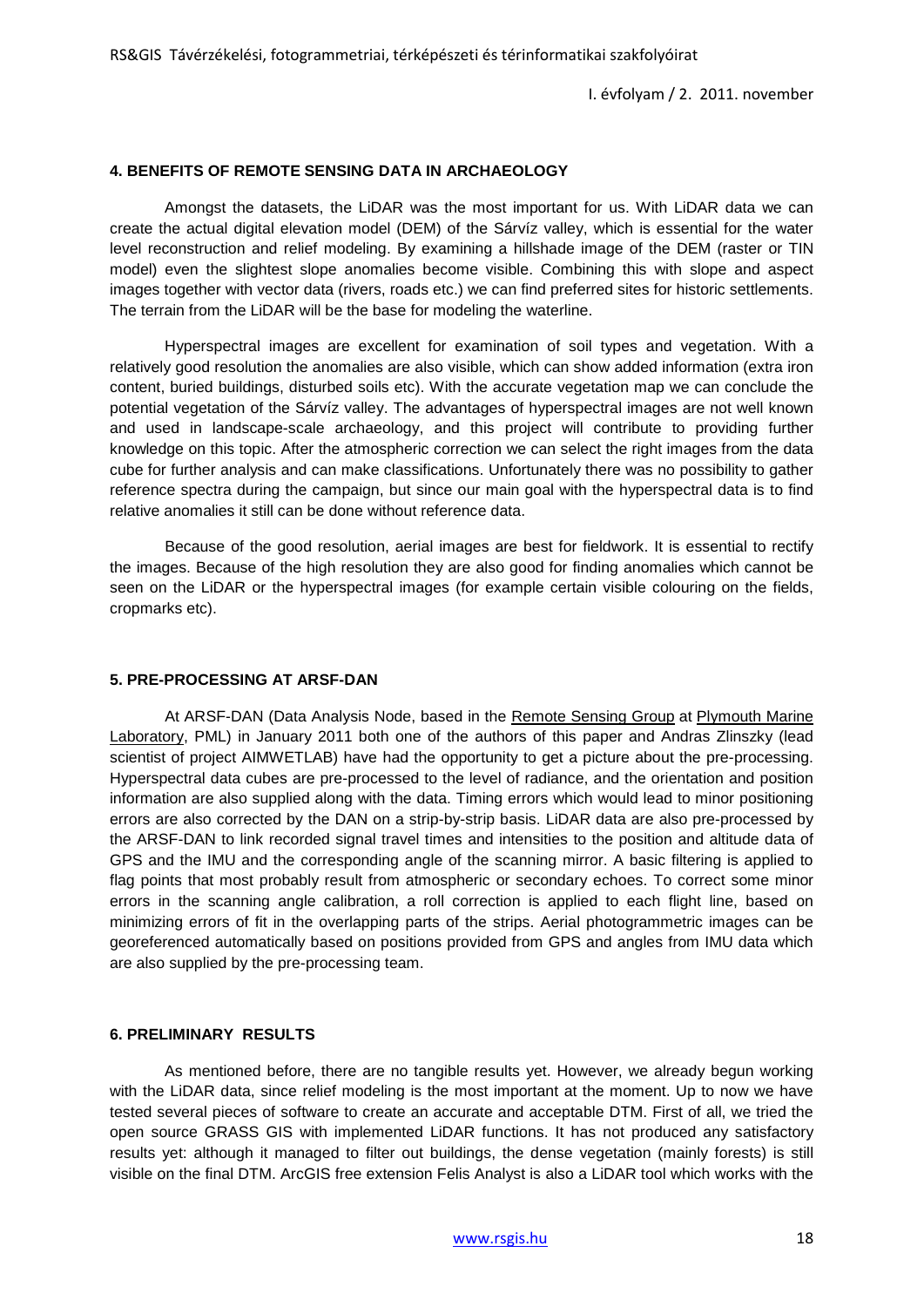last returns and seems to produce better DTM than GRASS GIS. **Fig. 3** and **Fig. 4** indicates the DSM from the first returns and the best of DTM yet from the last returns. Other software products are going to be tested like OPALS, TreesVis and Fusion. The conclusions so far: the main problem with the LiDAR data is that the point density is relatively low (0.5 points/m<sup>2</sup>) which causes only a small difference between the first and the last returns.





Fig. 3 **DSM generated from the first returns Fig. 4** DTM generated from the last returns

**Fig. 5** indicates the LiDAR intensity data. Although it seems to be a good method to classify the different materials using intensity values such as forests, roads etc. which would help us in the DTM creation, it will not be possible, since at ARSF-DAN the intensity data were normalized between 0 and 255 instead of using true values, and therefore it is not advised to use them for scientific purposes.